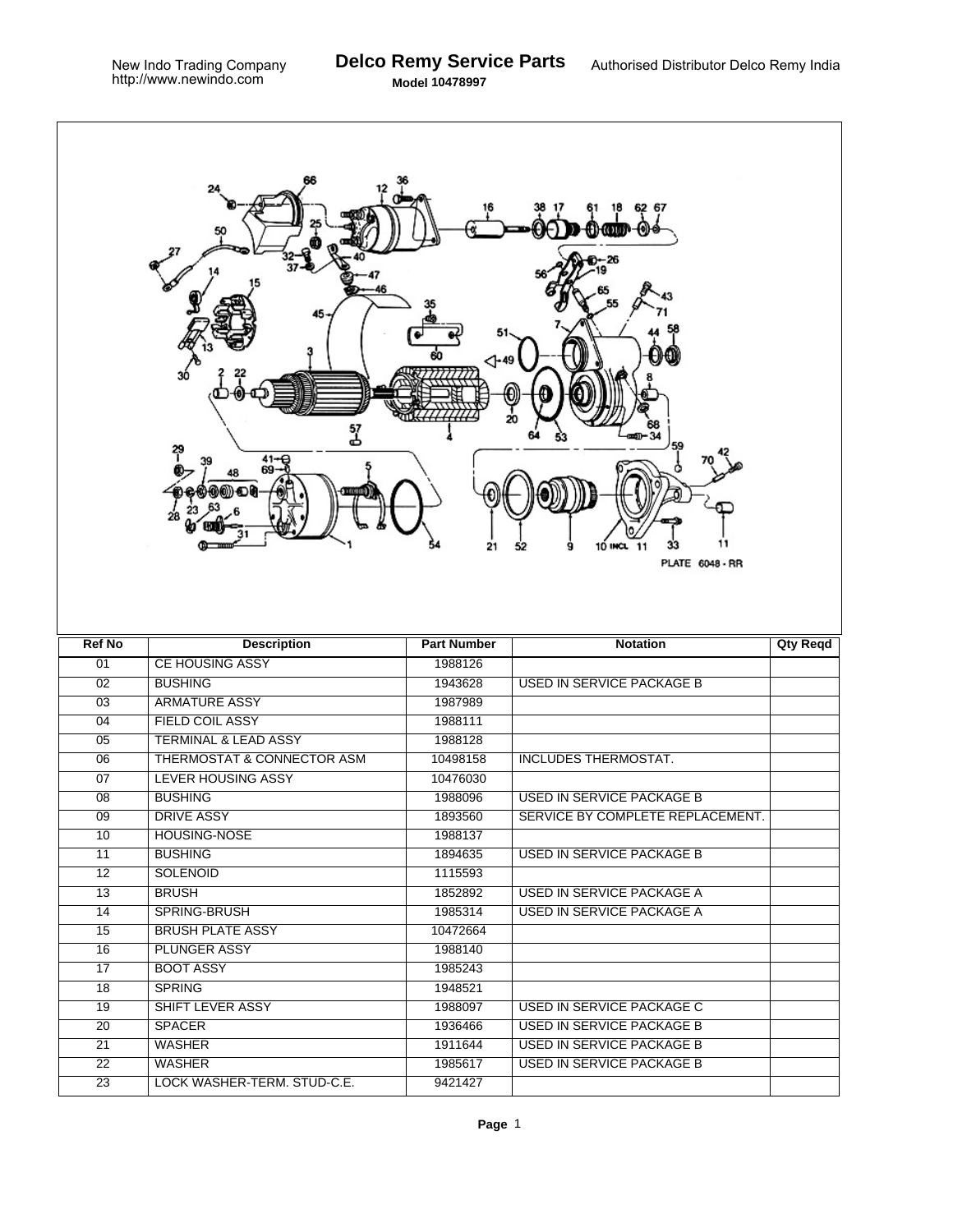Г

|                 | 57<br>군<br>41-€<br>28                        | 21                  | 6267<br>11<br>10 INCL<br>33<br>52<br>9<br>11<br><b>PLATE 6048 - RR</b> |                 |
|-----------------|----------------------------------------------|---------------------|------------------------------------------------------------------------|-----------------|
| <b>Ref No</b>   | <b>Description</b>                           | <b>Part Number</b>  | <b>Notation</b>                                                        | <b>Qty Reqd</b> |
| $\overline{25}$ | <b>NUT</b>                                   | 1979451             |                                                                        |                 |
| $\overline{26}$ | <b>NUT</b>                                   | 9412305             | <b>USED IN SERVICE PACKAGE B &amp; C</b>                               |                 |
| $\overline{27}$ | <b>NUT ASSY</b>                              | 1979365             |                                                                        |                 |
| $\overline{28}$ | NUT-TERM.-C.E. FRAME                         | 9441934             |                                                                        |                 |
| 29              | <b>NUT</b>                                   | 1979451             |                                                                        |                 |
| 30              | <b>SCREW</b>                                 | 10467191            | <b>USED IN SERVICE PACKAGE A</b>                                       |                 |
| 31              | <b>SCREW ASSY</b>                            | 10499635            | <b>USED IN SERVICE PACKAGE A &amp; B</b>                               |                 |
| 32              | <b>BOLT</b>                                  | 10497770            |                                                                        |                 |
| $\overline{33}$ | <b>SCREW</b>                                 | 10499643            |                                                                        |                 |
| 34              | <b>BOLT</b>                                  | 10499639            |                                                                        |                 |
| 35              | <b>SCREW</b>                                 | 10499632            |                                                                        |                 |
| 36              | <b>BOLT</b>                                  | 10497770            |                                                                        |                 |
| 38              | <b>WASHER</b>                                | 1948519             |                                                                        |                 |
| 39              | <b>WASHER</b>                                |                     |                                                                        |                 |
| 40              |                                              | 30205               |                                                                        |                 |
| 41              | <b>CONNECTOR</b>                             | 10476198            |                                                                        |                 |
|                 | CUP                                          | 1985246             | <b>USED IN SERVICE PACKAGE B</b>                                       |                 |
| 42              | CUP                                          | 1978756             | <b>USED IN SERVICE PACKAGE B</b>                                       |                 |
| 43              | CUP                                          | 1985246             | USED IN SERVICE PACKAGE B                                              |                 |
| 44              | GASKET                                       | 1964857             | <b>USED IN SERVICE PACKAGE B &amp; C</b>                               |                 |
| 45              | <b>INSULATOR</b>                             | 1988100             |                                                                        |                 |
| 46              | <b>INSULATOR-TERMINAL</b>                    | 1988339             |                                                                        |                 |
| 47<br>48        | <b>INSULATOR-TERMINAL</b><br><b>SERV PKG</b> | 1988340<br>10496514 |                                                                        |                 |